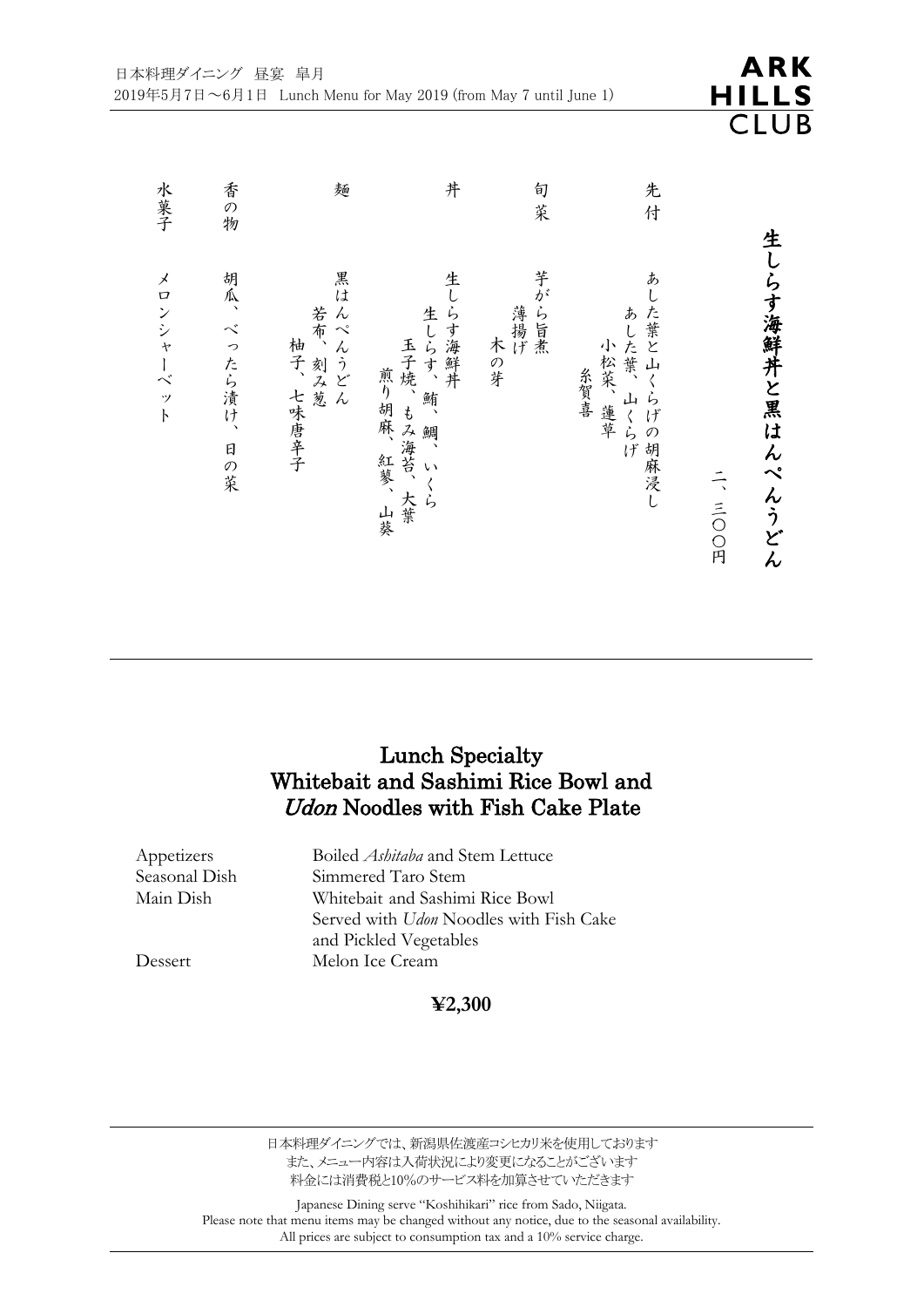|  |  | 香の<br>物<br>胡瓜、べったら漬け、<br>日の菜 | 留<br>椀<br>若布、豆腐<br>浅葱、粉山<br>椒 | 食事<br>佐渡のこしひかり | 主菜<br>さく<br>木の芽味噌焼<br>若狭燒<br>ら鱒<br>玉子焼、<br>蒟蒻田舎煮、<br>酢取茗荷 | 煮<br>物<br>豚角煮<br>新じゃが芋<br>蓬麩、くこの実、<br>友地あん掛け<br>粒マスタ<br>$\frac{1}{5}$<br>スナップエンドウ | 造<br>$\eta$<br>鮪山掛け<br>芽物色々 | 旬<br>菜<br>芋がら旨煮<br>薄揚げ、<br>木の芽 | 先<br>付<br>あした葉と山くらげの胡麻浸し<br>あした葉、山くらげ<br>小松菜、蓮草<br>糸賀喜 | さい<br>ら鱒二味焼膳<br>〜お昼のおすすめ膳<br>二、八〇〇円 |
|--|--|------------------------------|-------------------------------|----------------|-----------------------------------------------------------|-----------------------------------------------------------------------------------|-----------------------------|--------------------------------|--------------------------------------------------------|-------------------------------------|
|--|--|------------------------------|-------------------------------|----------------|-----------------------------------------------------------|-----------------------------------------------------------------------------------|-----------------------------|--------------------------------|--------------------------------------------------------|-------------------------------------|

## Seasonal Lunch Specialty The two kinds of Grilled Cherry Salmon Plate

| Appetizers    | Boiled <i>Ashitaba</i> and Stem Lettuce                 |
|---------------|---------------------------------------------------------|
| Seasonal Dish | Simmered Taro Stem                                      |
| Fresh Sashimi | Tuna topped with Grated Yam                             |
| Simmered Dish | Pork, Mugwort Wheat Gluten, Chinese Wolfberry, Snap Pea |
| Main Dish     | Cherry Salmon                                           |
|               | • Grilled with Miso Buds                                |
|               | • Grilled with Soy Sauce and Sake                       |
| Rice          | "Sado Koshihikari" Steamed Rice                         |
|               | Miso Soup and Pickled Vegetables                        |
| Dessert       | Melon Ice Cream                                         |
|               |                                                         |

#### **¥2,800**

日本料理ダイニングでは、新潟県佐渡産コシヒカリ米を使用しております また、メニュー内容は入荷状況により変更になることがございます 料金には消費税と10%のサービス料を加算させていただきます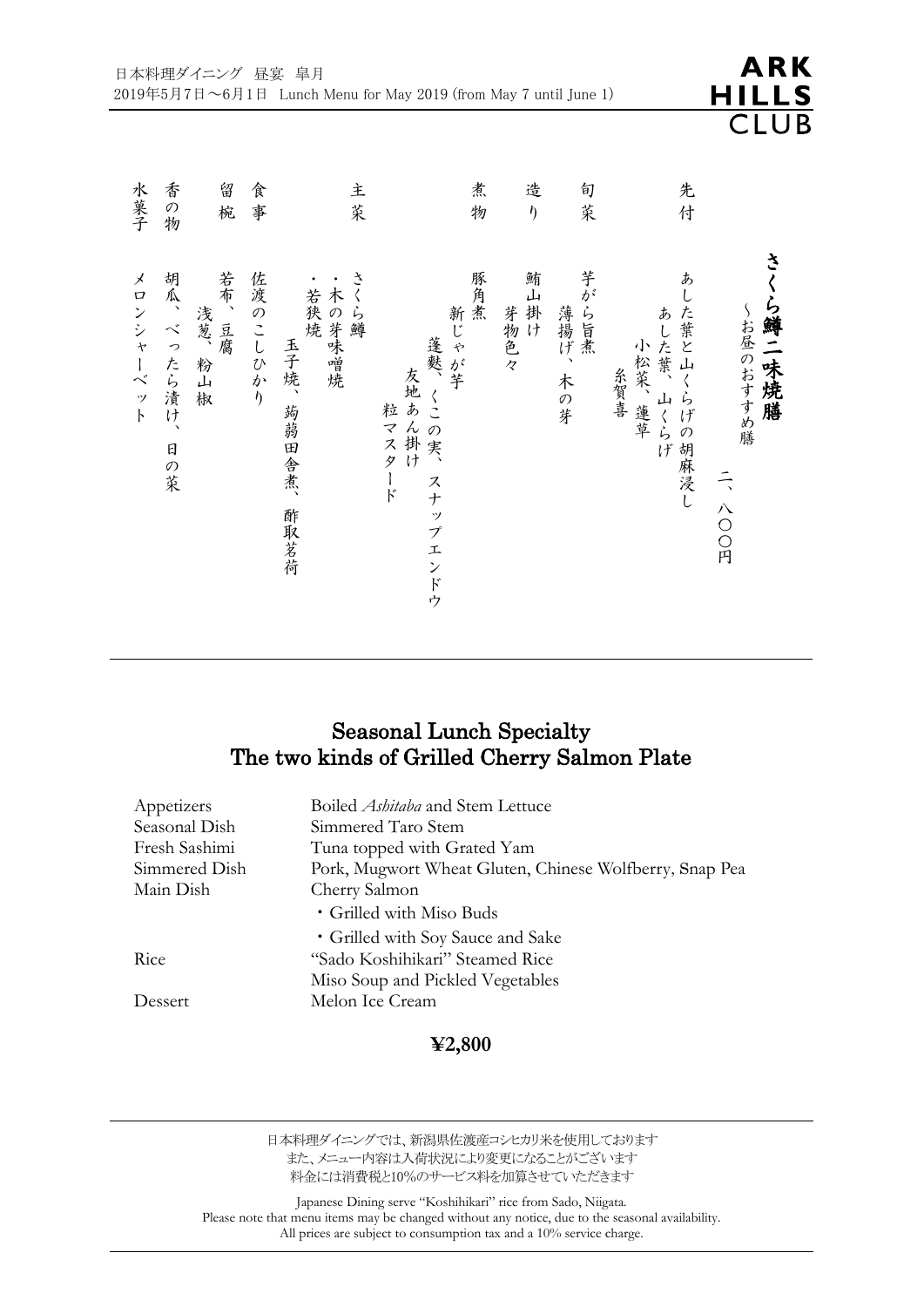| 水菓子       | 香の物                        | 食事                                 | 蕎麦                                             | 天ぷら                                                  | 旬<br>菜              | 先<br>付                                                                  |                           |
|-----------|----------------------------|------------------------------------|------------------------------------------------|------------------------------------------------------|---------------------|-------------------------------------------------------------------------|---------------------------|
| メロンシャーベット | 胡瓜、べったら漬け、<br>$\Box$<br>の菜 | じ<br>$\tilde{\cdot}$<br>木の芽<br>一御飯 | 盛り蕎麦<br>薬味<br>煎り胡麻<br>(洗い葱<br>蕎麦出汁<br>海苔<br>山葵 | 車海老<br>葉山葵、<br>富士卸し、<br>天出汁<br>みにもろこし<br>レモン、<br>抹茶塩 | 芋がら旨煮<br>薄揚げ<br>木の芽 | あ<br>した葉と山<br>あした葉、<br>糸賀喜<br>小松菜、<br>ふげ<br>부<br>・らげ<br>の<br>蓮草<br>胡麻浸し | 車海老と葉山葵の天ぷら蕎麦御膳<br>二、八〇〇円 |

**ARK** 

**HILLS CLUB** 

## Soba Buck Wheat Noodles with Prawn and Wasabi Leaf Tempura Plate

| Appetizers      | Boiled <i>Ashitaba</i> and Stem Lettuce               |
|-----------------|-------------------------------------------------------|
| Seasonal Dish   | Simmered Taro Stem                                    |
| Deep-fried Dish | Tempura with Prawn, <i>Wasabi</i> Leaf and Young Corn |
| <b>Noodles</b>  | Soba Buck Wheat Noodles                               |
| Rice            | Steamed Rice with Young Sardines                      |
|                 | and Pickled Vegetables                                |
| Dessert         | Melon Ice Cream                                       |
|                 |                                                       |

### **¥2,800**

日本料理ダイニングでは、新潟県佐渡産コシヒカリ米を使用しております また、メニュー内容は入荷状況により変更になることがございます 料金には消費税と10%のサービス料を加算させていただきます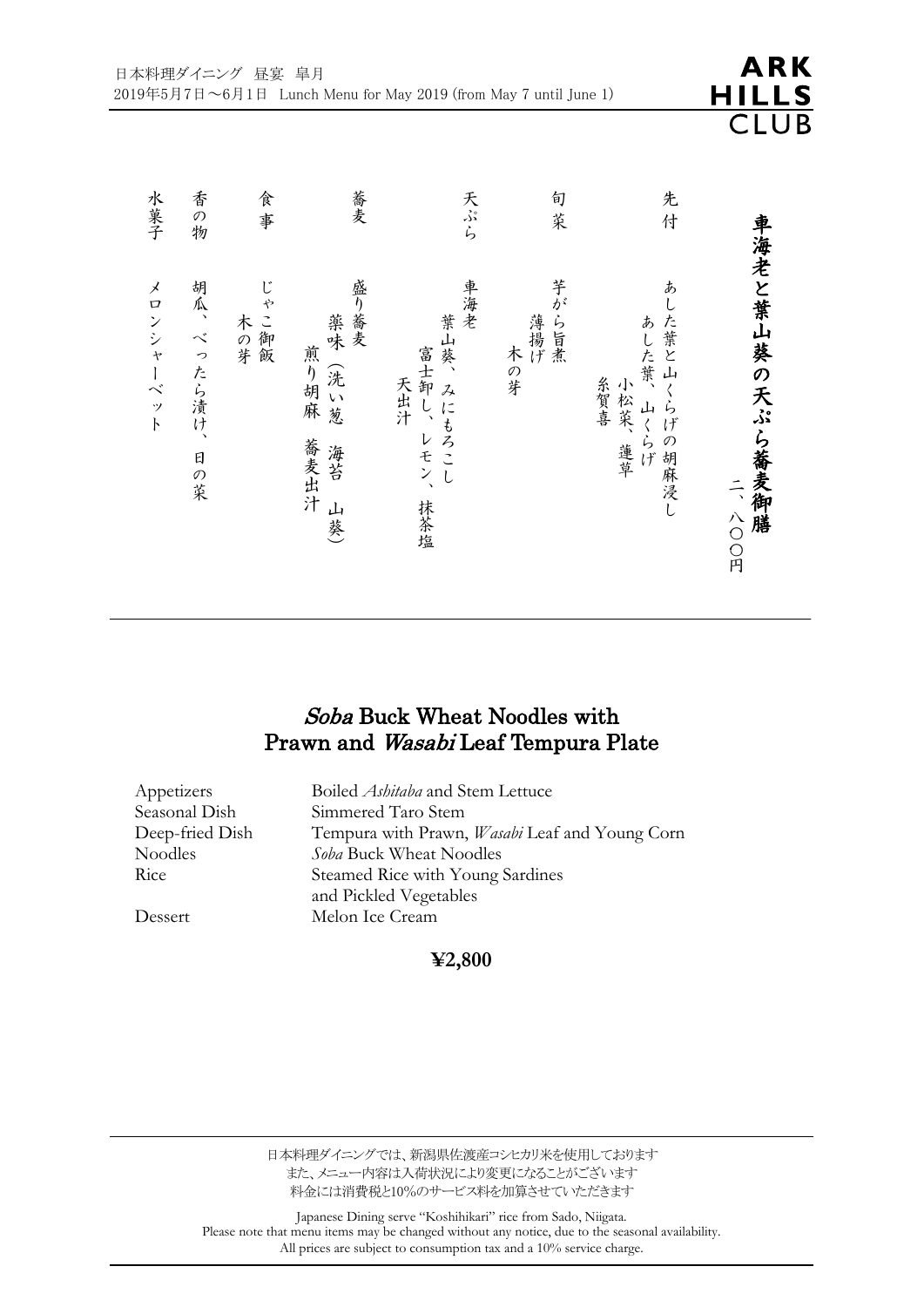| 水菓子                                        | 香の<br>物               | 食事           | 酢<br>$\mathcal{O}$<br>物                                      | 揚<br>物                                     |                         | 煮<br>物                   | 焼<br>物                            | 造<br>$\eta$                         | お<br>椀                                        | 先<br>付                                      |                |
|--------------------------------------------|-----------------------|--------------|--------------------------------------------------------------|--------------------------------------------|-------------------------|--------------------------|-----------------------------------|-------------------------------------|-----------------------------------------------|---------------------------------------------|----------------|
| メ<br>ロンシャーベ<br>$\dot{y}$<br>$\overline{b}$ | 胡瓜、べ<br>ったら漬け、<br>日の菜 | じゃこ御飯<br>木の芽 | ぁ<br>い<br>なめ南蛮漬け<br>焼葱、若布、人参、椎茸、榎木茸<br>切干し大根酢漬け、みにとまと、<br>浅葱 | 鱚煎茶衣揚げ<br>みにもろこし、<br>レモン、抹茶塩<br>しめじ、<br>青唐 | スナップエンドウ<br>友地あん、粒マスタード | 豚角煮<br>新じゃが芋、<br>蓬麩、くこの実 | かます照焼<br>玉子焼、芋がら旨煮、蒟蒻田舎煮、<br>酢取茗荷 | お造り二種盛<br>芽物色々<br>$\overline{\eta}$ | 清汁仕立<br>湯葉真丈<br>ズッキーニ、<br>短冊人参、<br>新蓴菜、<br>柚子 | 白あすぱら豆腐<br>飛子、<br>ぶろ<br>っこりし、<br>山葵、<br>割醤油 | 皐月弁当<br>三、五〇〇円 |

### "Satsuki Bento"

| Appetizer       | White Asparagus Tofu                                            |
|-----------------|-----------------------------------------------------------------|
| Clear Soup      | <i>Yuba</i> Dumpling                                            |
| Fresh Sashimi   | Two kinds of Today's Fish                                       |
| Grilled Dish    | Barracuda Teriyaki                                              |
| Simmered Dish   | Pork, Potato, Mugwort Wheat Gluten, Chinese Wolfberry, Snap Pea |
| Deep-fried Dish | Japanese Whiting, Eringi Young Corn, Shimeji Mushroom           |
|                 | and Sweet Green Chili                                           |
| Vinegared Food  | Greenling Marinated with Spicy Vinegar Sauce                    |
| Rice            | Steamed Rice with Young Sardines and Pickled Vegetables         |
| Dessert         | Melon Ice Cream                                                 |
|                 |                                                                 |

#### **¥3,500**

日本料理ダイニングでは、新潟県佐渡産コシヒカリ米を使用しております また、メニュー内容は入荷状況により変更になることがございます 料金には消費税と10%のサービス料を加算させていただきます

Japanese Dining serve "Koshihikari" rice from Sado, Niigata. Please note that menu items may be changed without any notice, due to the seasonal availability. All prices are subject to consumption tax and a 10% service charge.

**ARK**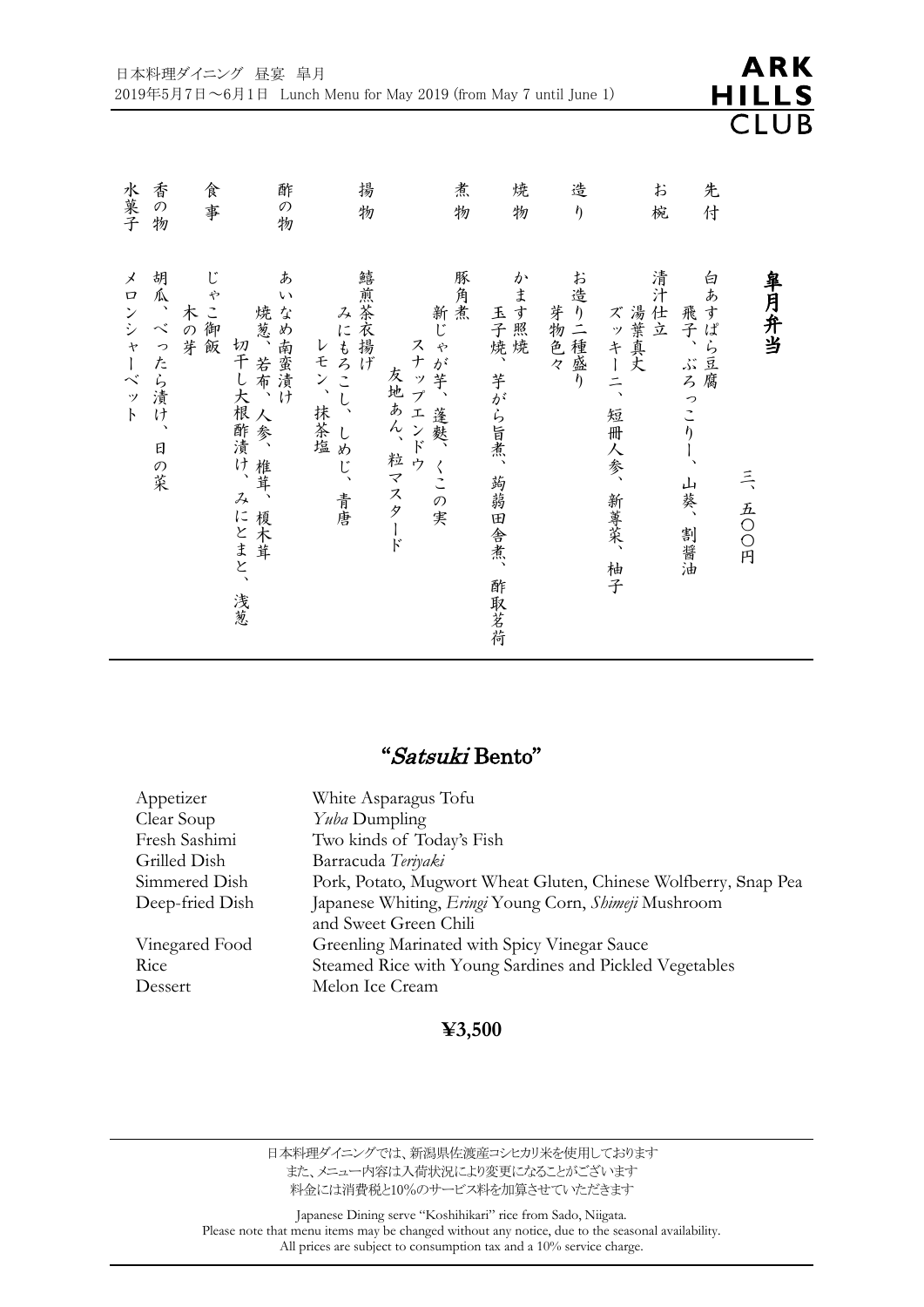| 廿    | 漬                 | 飯        | 主                                                   | 鮮            | 鉢                    | 付                                              |                                     |
|------|-------------------|----------|-----------------------------------------------------|--------------|----------------------|------------------------------------------------|-------------------------------------|
| わらび餅 | 胡瓜、べったら漬け、<br>日の菜 | 佐渡のこしひかり | 伊勢海老みぞれ鍋<br>伊勢海老、黒はんぺん<br>白菜、長葱、榎木茸<br>輪人参、水菜、七味唐辛子 | 鮪山掛け<br>芽物色々 | 芋がら旨煮<br>薄揚げ、<br>木の芽 | 帆立貝糂汰和え<br>帆立貝、蒟蒻、<br>長芋、剣先人参<br>ラディッシュ<br>京禅麩 | 伊勢海老みぞれ鍋<br>~お昼のご馳走ランチ<br>吗<br>五〇〇円 |

### Special Gourmet Lunch Ise Lobstar with Grated Radish in Hot-pot Plate

Amuse-bouche Scallop with Mushed Green Soy Beans Seasonal Dish Simmered Taro Stem Fresh Sashimi Tuna topped with Grated Yam Hot-Pot Dish *Ise* Lobstar with Grated Radish in Hot-pot Rice "Sado Koshihikari" Steamed Rice and Pickled Vegetables Dessert "*Warabi-mochi* "

#### **¥4,500**

日本料理ダイニングでは、新潟県佐渡産コシヒカリ米を使用しております また、メニュー内容は入荷状況により変更になることがございます 料金には消費税と10%のサービス料を加算させていただきます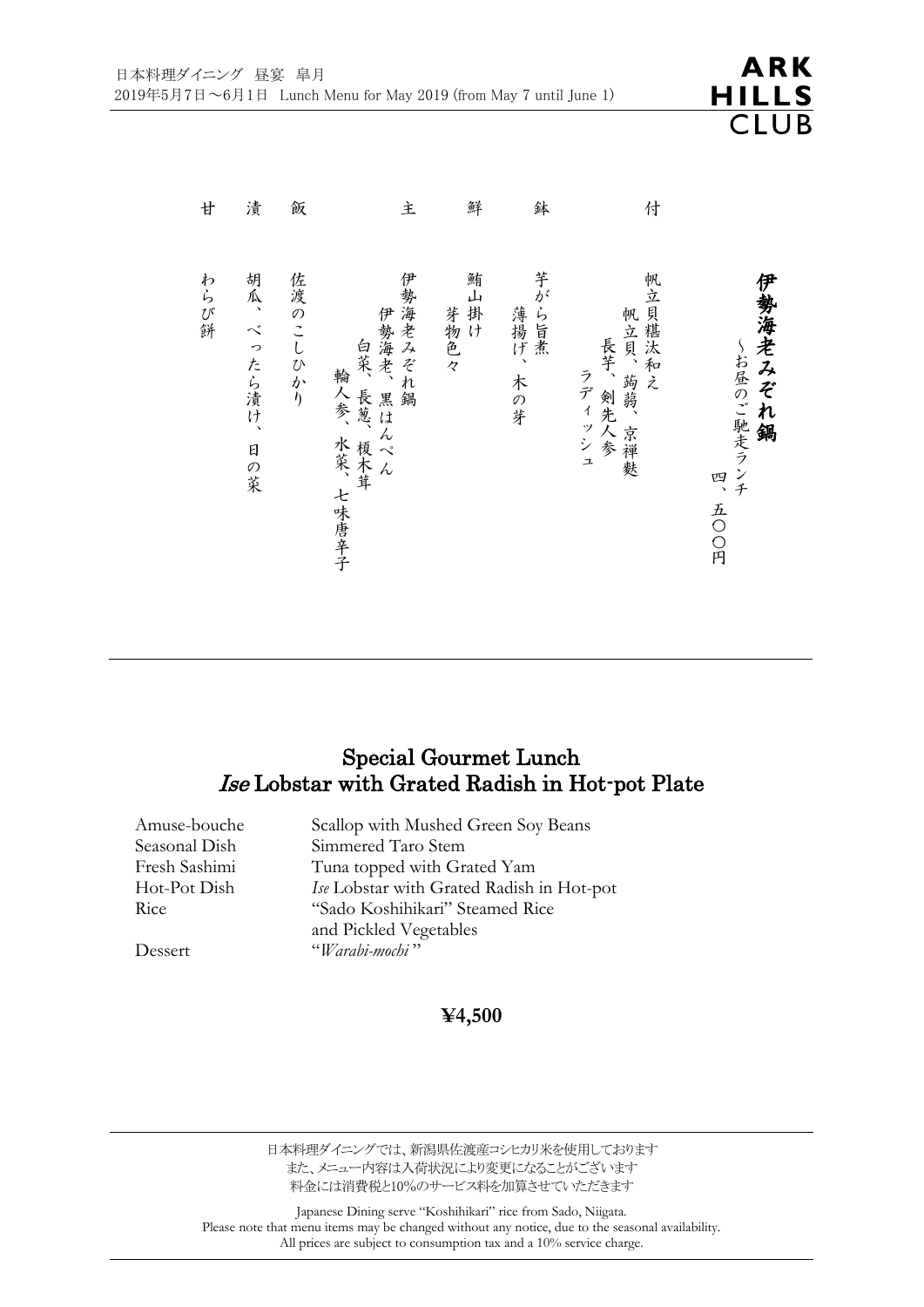

| 廿<br>味 | 食事                                                 |                                         | 煮<br>物                        | 焼<br>造<br>$\eta$<br>物                     | お<br>椀                                   |                                                                      | 前菜                                                                               |
|--------|----------------------------------------------------|-----------------------------------------|-------------------------------|-------------------------------------------|------------------------------------------|----------------------------------------------------------------------|----------------------------------------------------------------------------------|
| 酒まんじゅう | 茶蕎麦<br>卸し芋<br>(洗い葱、<br>海苔、<br>山葵)<br>煎り胡麻、<br>蕎麦出汁 | 新じゃが芋、蓬麩、赤南蛮<br>スナップエンドウ、友地あん<br>粒マスタード | 豚角煮<br>白瓜雲丹香煎まぶし<br>蓮根煎餅、酢取茗荷 | 鮪、<br>かます胡麻幽庵焼<br>鯛、青利烏賊<br>芽物色々、花穂、紅蓼、山葵 | 清汁仕立<br>湯葉真丈<br>蒸し鮑、ズッキーニ、短冊人参<br>新蓴菜、柚子 | 帆立貝糂汰和え<br>白あすぱら豆腐<br>飛子、ぶろっこり<br>帆立貝、蒟蒻、京禅麩<br>山葵、割醤油<br>長芋、剣先人参、大根 | 粋<br>あした葉と山くらげの胡麻浸し<br>あした葉、山<br>くらげ、<br>た<br>小松菜、蓮草、<br>O<br>O<br>O<br>円<br>糸賀喜 |

# "IKI" Satsuki Kaiseki Course

| Appetizers    | • Boiled <i>Ashitaba</i> and Stem Lettuce          |
|---------------|----------------------------------------------------|
|               | • White Asparagus Tofu                             |
|               | • Scallop with Mushed Green Soy Beans              |
| Clear Soup    | <i>Yuba</i> Dumpling                               |
| Fresh Sashimi | Tuna, Sea Bream and Squid                          |
| Grilled Dish  | Barracuda with Sesame                              |
| Simmered Dish | Pork, Potato, Wheat Gluten, Red Chili and Snap Pea |
| Noodles       | Green Tea Soba Buck Wheat Noodles                  |
| Dessert       | Steamed Bun with Sake                              |
|               |                                                    |

### **¥6,000**

日本料理ダイニングでは、新潟県佐渡産コシヒカリ米を使用しております また、メニュー内容は入荷状況により変更になることがございます 料金には消費税と10%のサービス料を加算させていただきます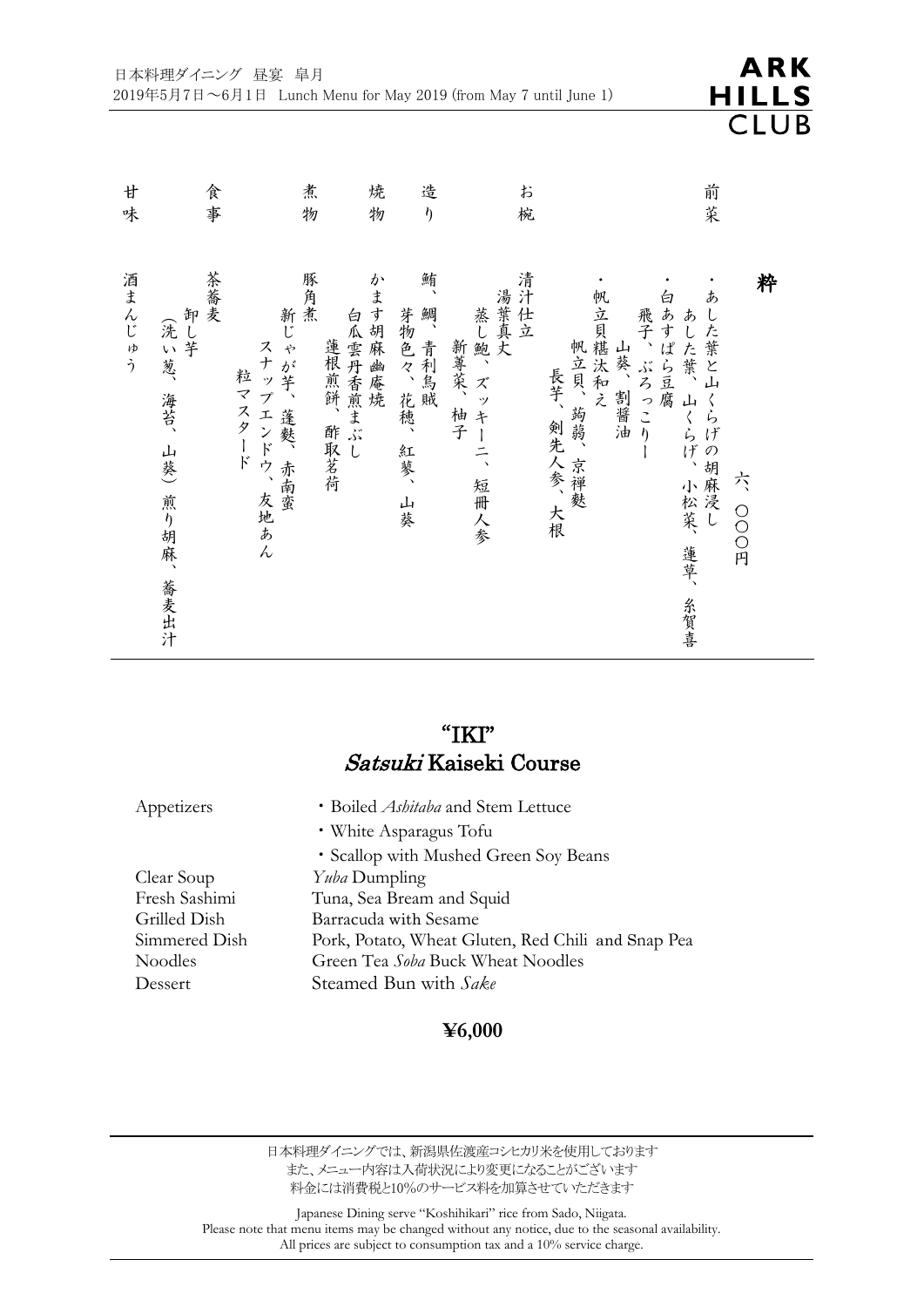| ARK   |  |
|-------|--|
| HILLS |  |
| CLUB  |  |

|                      | 黒毛和牛ステーキ膳<br>八、〇〇〇円                           |
|----------------------|-----------------------------------------------|
| の膳】<br>先付            | 明日葉と山海月の胡麻浸し<br>明日葉、山海月、<br>糸賀喜<br>小松菜、<br>蓮草 |
| 造<br>$\eta$          | お造り二種<br>芽物色々<br>紅蓼、<br>山葵                    |
| $\Xi$<br>一の膳】<br>天婦羅 | 海老、<br>茄子、<br>白身魚<br>みにもろこし、<br>青唐            |
| 中<br>皿               | 季節のサラダ<br>富士卸し、<br>レモン、<br>塩、<br>天出汁          |
| 【三の膳】<br>ステーキ        | 黒毛和牛サーロイン<br>焼野菜添え<br>南瓜、蓮根、青梗菜<br>山葵、ぽん酢卸し   |
| 食事                   | 佐渡のこしひかり                                      |
| 留<br>椀               | 若布、<br>豆腐、<br>浅葱、<br>粉山椒                      |
| 香の物                  | 胡瓜、<br>べったら漬け                                 |

# Japanese Beef Steak "Zen"

#### 【First】

| Appetizers    | Boiled <i>Ashitaba</i> and Stem Lettuce |
|---------------|-----------------------------------------|
| Fresh Sashimi | Two kinds of Fish                       |

#### 【Second】

|       | Deep-fried Dish Assorted Tempura                                 |
|-------|------------------------------------------------------------------|
|       | Prawn, White Fish, Eggplant, Young Corn<br>and Sweet Green Chili |
| Salad | Seasonal Vegetables                                              |

### 【Third】

Steak Japanese Beef Sirloin and Vegetables Rice "Sado Koshihikari" Steamed Rice Miso Soup and Pickled Vegetables

#### **¥8,000**

日本料理ダイニングでは、新潟県佐渡産コシヒカリ米を使用しております また、メニュー内容は入荷状況により変更になることがございます 料金には消費税と10%のサービス料を加算させていただきます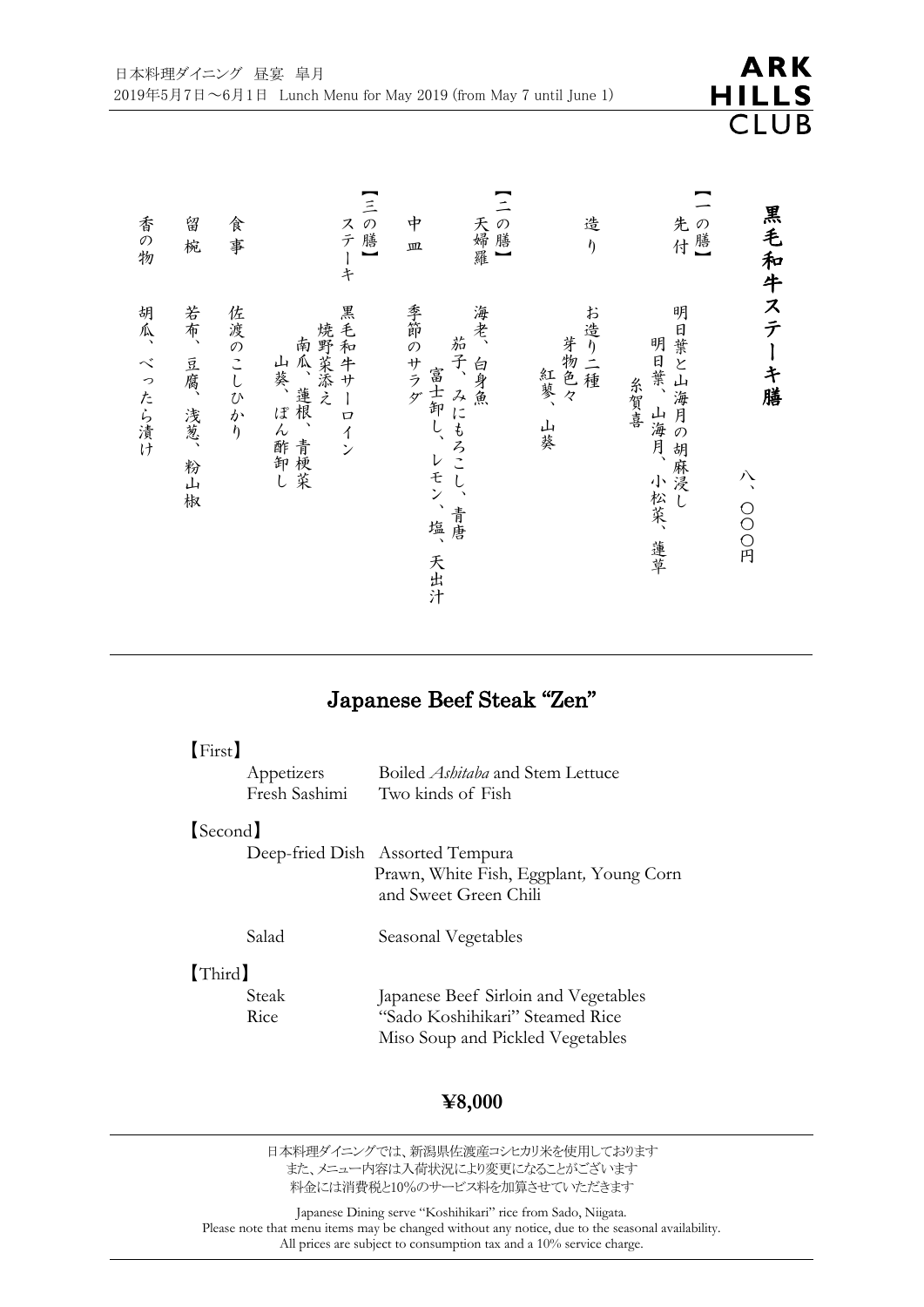|              | <b>ARK</b> |  |
|--------------|------------|--|
| <b>HILLS</b> |            |  |
|              | CLUB       |  |

| 甘味三種                                      | 香の物                           | 留<br>椀                       | 食<br>事       | 煮<br>物                                                       | 焼<br>物                               | 造<br>$\eta$                  | お<br>椀                                                      |                                                       | 前菜                                                                                   |                                            |
|-------------------------------------------|-------------------------------|------------------------------|--------------|--------------------------------------------------------------|--------------------------------------|------------------------------|-------------------------------------------------------------|-------------------------------------------------------|--------------------------------------------------------------------------------------|--------------------------------------------|
| わらび餅、<br>メロンシャー<br>酒まんじゅう<br>$\sim$<br>ット | 胡瓜、べったら漬け、<br>$\boxdot$<br>の菜 | 若布、<br>豆腐、<br>浅葱、<br>粉山<br>椒 | じゃこ御飯<br>木の芽 | 豚角煮<br>新じゃ<br>スナップエンドウ、<br>が芋、<br>粒辛子<br>蓬麩、<br>くこの実<br>友地あん | かます照焼<br>玉子焼、芋がら旨煮、<br>酢取茗荷<br>蒟蒻田舎煮 | お造り三種盛り<br>芽物色々<br>紅蓼、<br>山葵 | 清汁仕立<br>湯葉真丈<br>ズッキー<br>$\frac{1}{2}$<br>短冊人、<br>新蓴菜、<br>柚子 | 白あすぱら豆腐<br>飛子<br>$\lambda$<br>山葵、<br>ぶろ<br>割醤油<br>っこり | お好みの食前酒またはソフトドリンクとご一緒に<br>ぁ<br>あした葉、<br>した葉と山くらげの胡麻浸し<br>山くらげ、<br>小松菜、<br>蓮草、<br>糸賀喜 | ディ<br>ース懐石<br>$\frac{1}{\sqrt{2}}$<br>OOO円 |

## **Ladies Lunch**

#### Aperitif or Soft Drink

| Appetizers            | • Boiled <i>Ashitaba</i> and Stem Lettuce                                                                             |
|-----------------------|-----------------------------------------------------------------------------------------------------------------------|
|                       | • White Asparagus Tofu                                                                                                |
| Clear Soup            | <i>Yuba</i> Dumpling                                                                                                  |
| Fresh Sashimi         | Three kinds of Fish                                                                                                   |
| Grilled Dish          | Barracuda Teriyaki                                                                                                    |
| Simmered Dish<br>Rice | Pork, Potato, Wheat Gluten, Chinese Wolfberry, Snap Pea<br>Steamed Rice with Young Sardines<br>and Pickled Vegetables |
| Dessert               | "Warabi-mochi"<br>Steamed Bun with Sake<br>Melon Ice Cream                                                            |
|                       |                                                                                                                       |

Coffee or Tee

#### **¥5,000**

\*Please note that reservation is required by the day before.